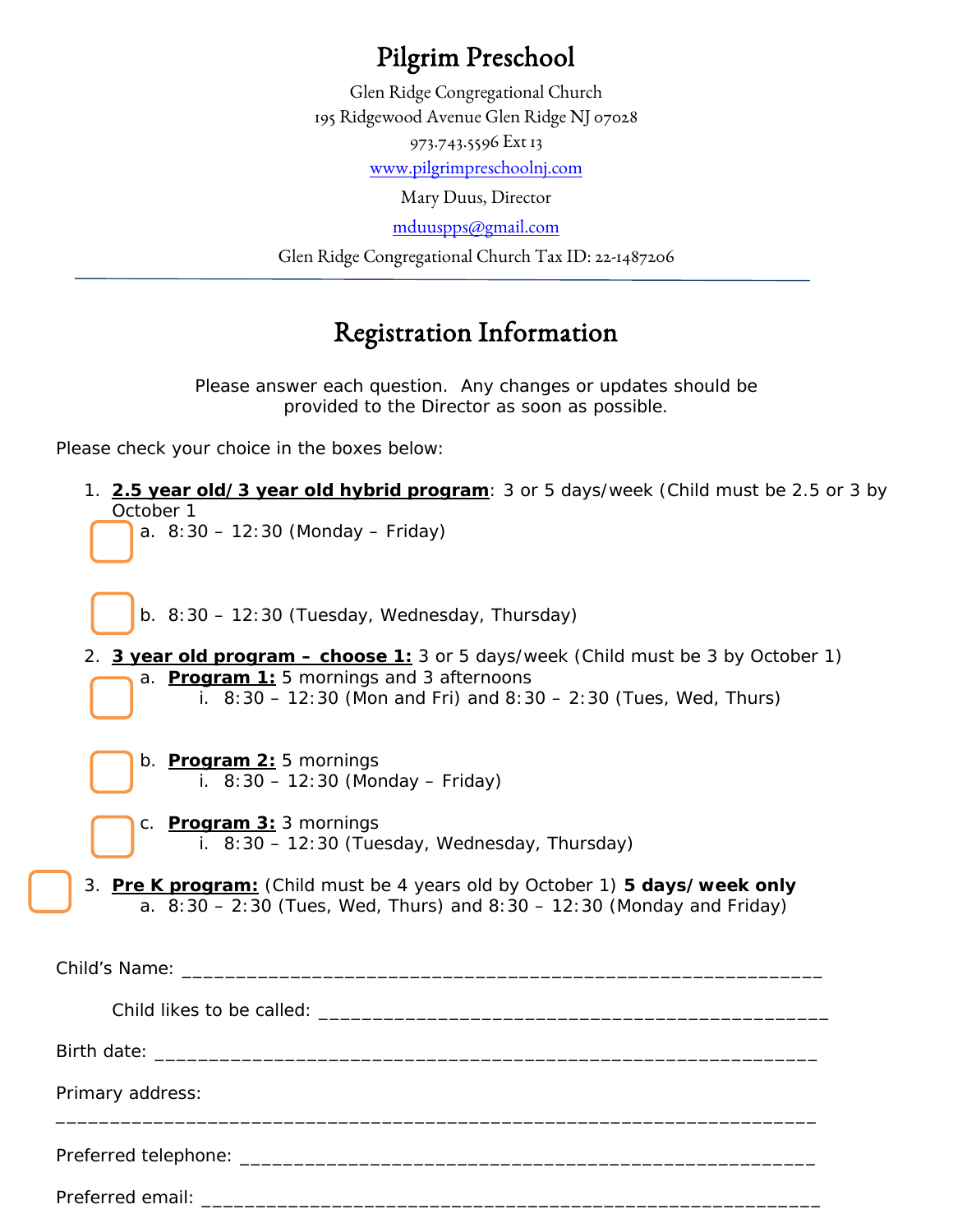## Parent/Guardian Information

|  | Siblings/Other Household Members                                                                                   |  |
|--|--------------------------------------------------------------------------------------------------------------------|--|
|  |                                                                                                                    |  |
|  |                                                                                                                    |  |
|  |                                                                                                                    |  |
|  |                                                                                                                    |  |
|  |                                                                                                                    |  |
|  |                                                                                                                    |  |
|  |                                                                                                                    |  |
|  |                                                                                                                    |  |
|  | My child is has been vaccinated in compliance with New Jersey's Department<br>of Health guidelines. (Please check) |  |
|  |                                                                                                                    |  |
|  | Is your child able to participate in all activities at Pilgrim Preschool? ____________                             |  |
|  |                                                                                                                    |  |

Are there any conditions or accommodations needed?